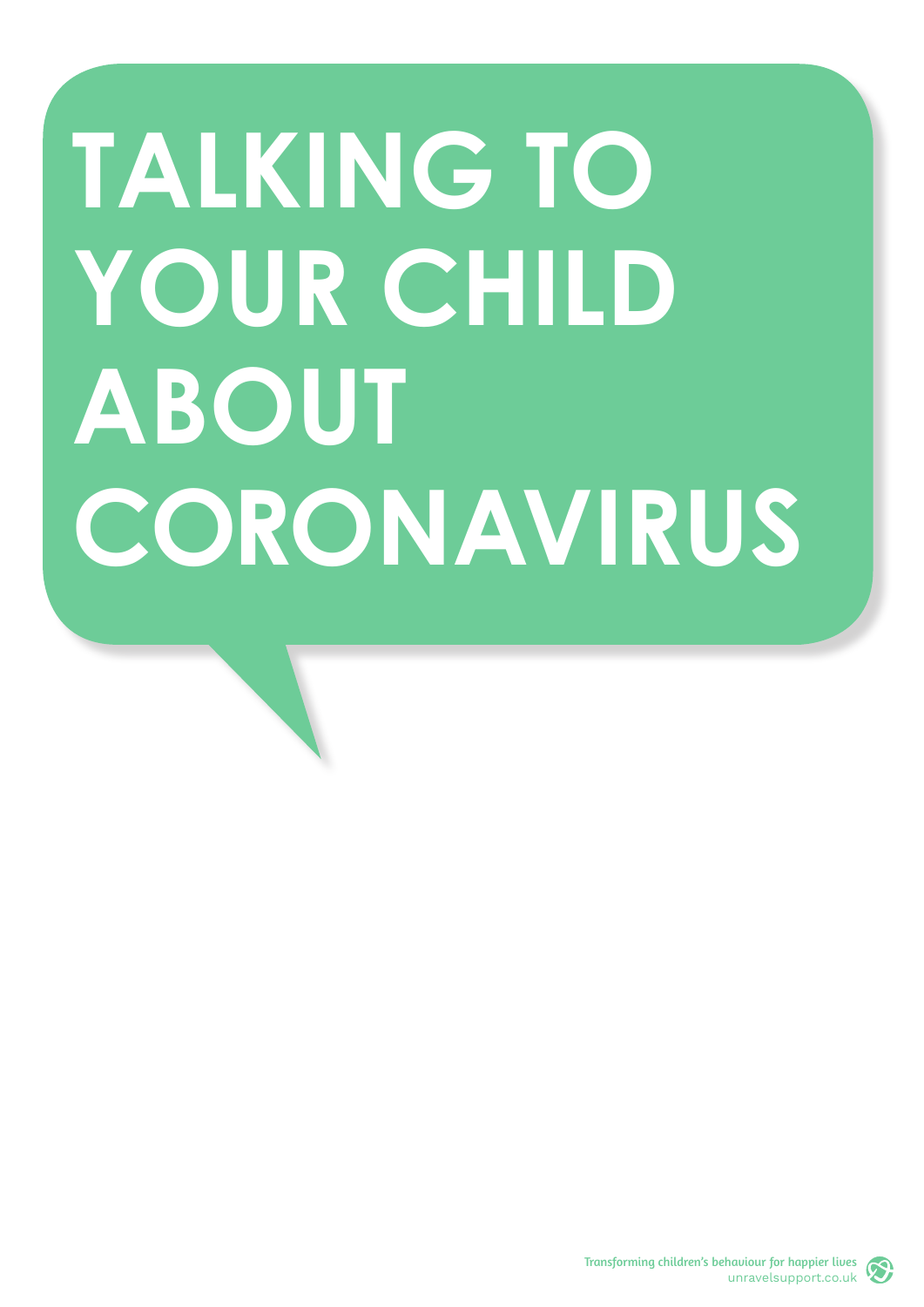#### Dear parent/carer

Recently we have seen a huge shift in the pace at which we address the coronavirus issue. As adults, I think we will all agree that this feels almost surreal in what we are experiencing, as if we have become extras in a film we are watching!

It can sometimes feel like we are bombarded with constant negative news wherever we look or listen. Much of the same news is also overplayed on every different media platform possible too: TV, radio, newspapers, internet and social media. So how might our children be feeling about this and how can we support them as best as possible at this time?

For children, this information can be subliminally sinking into their subconscious minds over time and begin to activate more intense feelings of worry, anxiety and distress. We will have all noticed the worries that our children communicate and often wondered where they may have come from. The things children feel mirror the situations they experience and news stories they are hearing, which impact on their emotional brain to trigger feelings of distress.

Never underestimate the power of what children hear. We can't change the impact coronavirus is having on us all, or some of the distressing things that happen in the world. Our job as parents and carers is to protect our children's innocence for as long as possible and help their minds develop without unnecessary stress and upset. So, rather than ease the situation over time, through lots of reassurance, challenging worries and reminding our children it is our job to keep them safe, let's do the right things now as suggested in the top tips we are offering, to prevent future emotional upset.

We are going to do our absolute best to be there for you as much as we can over this difficult time we are all facing together.

Stay safe all of you and remember the little steps that we all do now will help us beat this so that we can return to normality as quickly as possible.

The Unravel Team



Supporting you on behalf of your child's school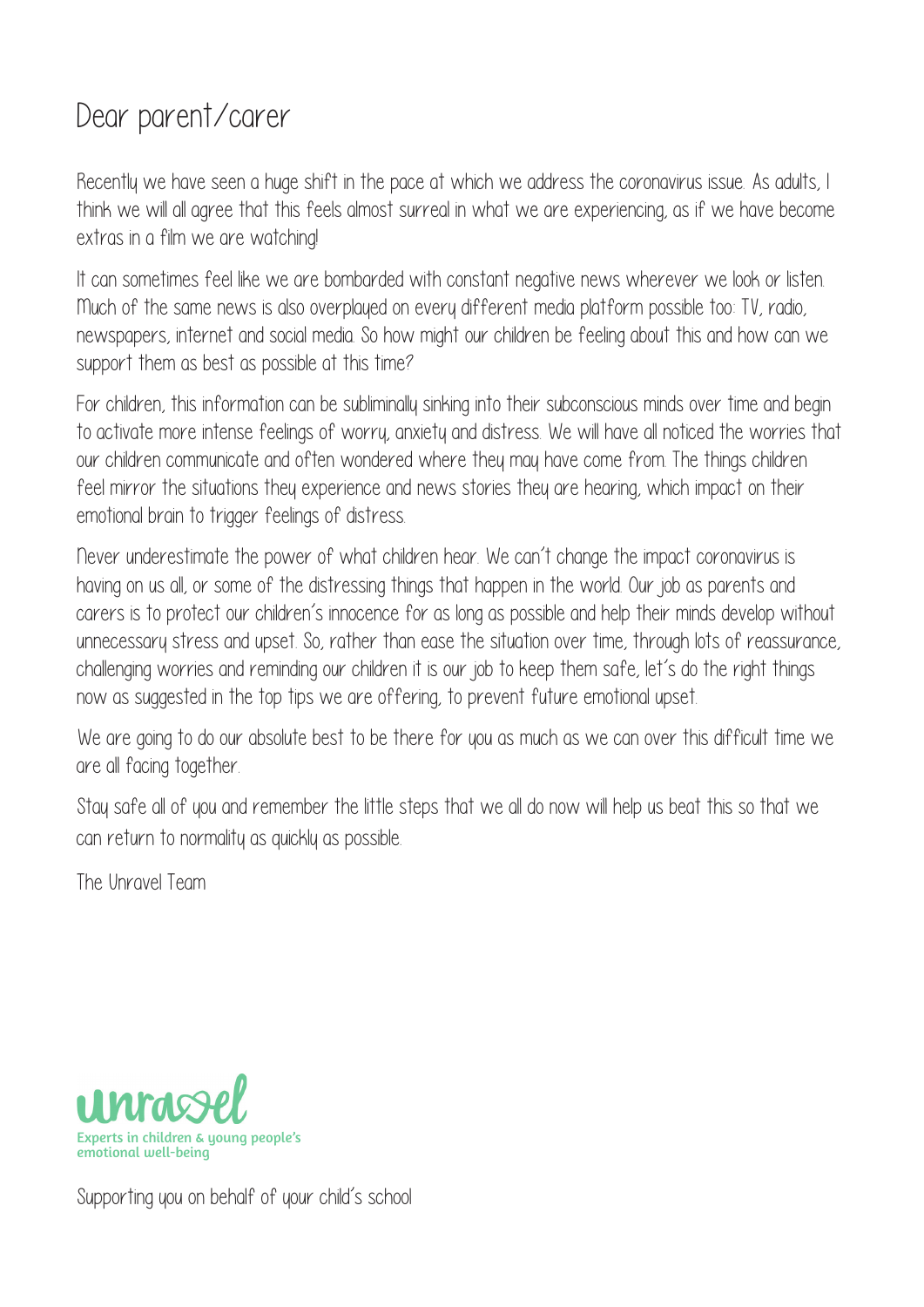- $\bullet$ Listen to your child and allow them to express their fears and concerns about Coronavirus
- Speak calmly. Let them know it's OK to feel anxious
- $\bullet$ Be aware that your child may want more close contact with you at this time and feel anxious about separation. Try to provide this support whenever possible
- Answers questions to the best of your ability but try and keep to facts rather than opinions
- It's ok to say 'I don't know'. Reassure your child that when you find out the answer, you will let them know
- Reassure your child that it is unlikely they will get seriously ill, and if they do you feel ill you will look after them.
- Have discussions which are age appropriate
- **Don't offer more detail than your child is interested in.** When your children ask questions, answer them. However, it is important that we don't overwhelm them by giving them too much information. A good test is to ask them what they know already and then give them just a little bit more information than they already have. This will satisfy their curiosity and longing for facts, but within their correct zone of understanding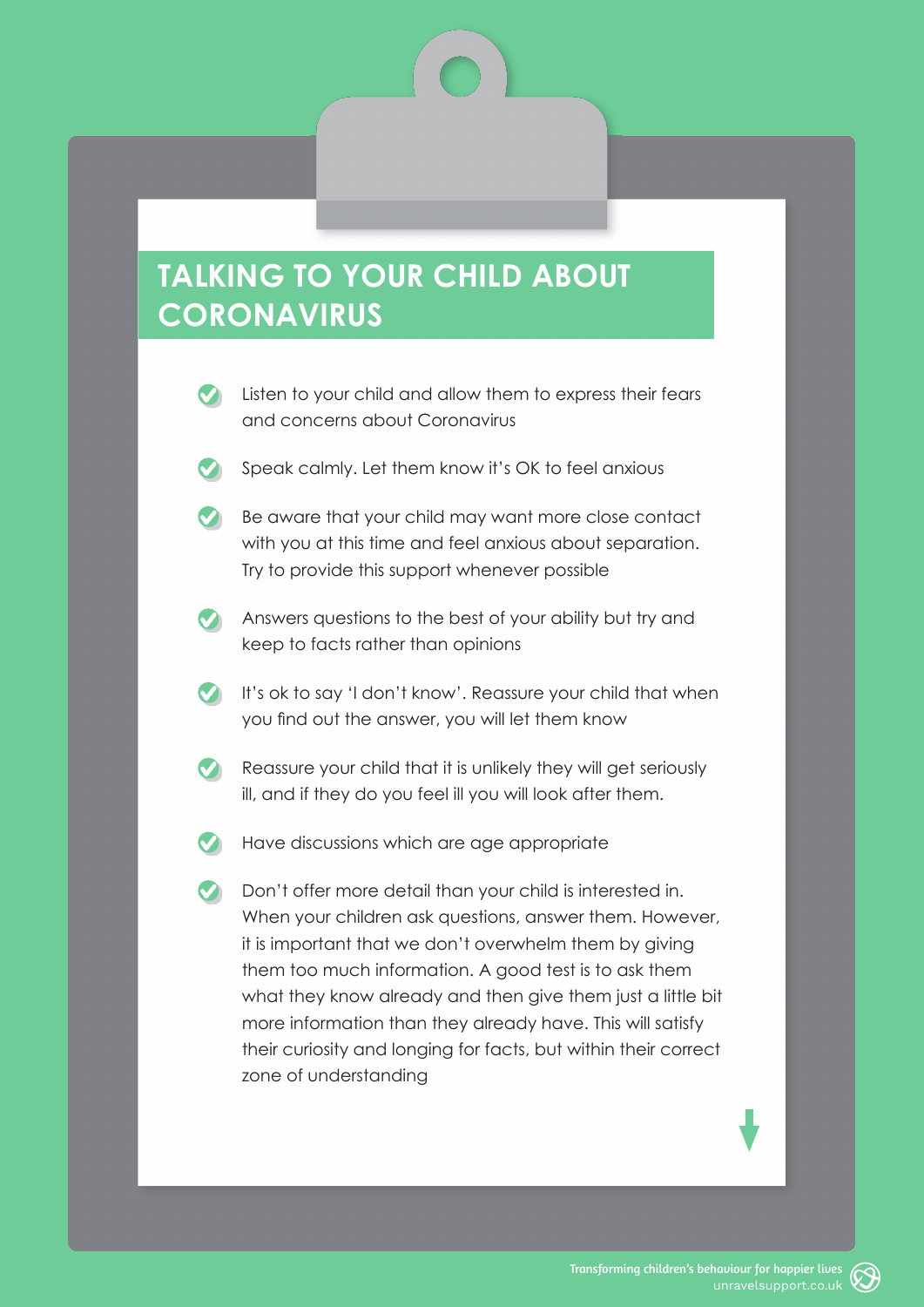- Younger children are likely to be more clingy. Older children could appear more distant. Understand that this is their way of coping. They do not mean to be difficult
- Stay as calm as possible around your child even if you don't feel calm yourself. Children look to parents to gauge how worried they should be.
- Be open about why plans have to change. Accept and allow your child's disappointment if they feel they are missing out
- Children and teenagers often worry more about family and friends than themselves
- Older children may be concerned about what to do if you were to become ill, especially if you are a one parent family and they have younger siblings to look after. Talk to them about who they can turn to if this was to happen
- If they are worried about catching Coronavirus, encourage them to follow the recommended safety precautions
- Be a role model and display behaviour you want to see  $\bullet$ (washing hands frequently, getting good sleep, staying calm and positive)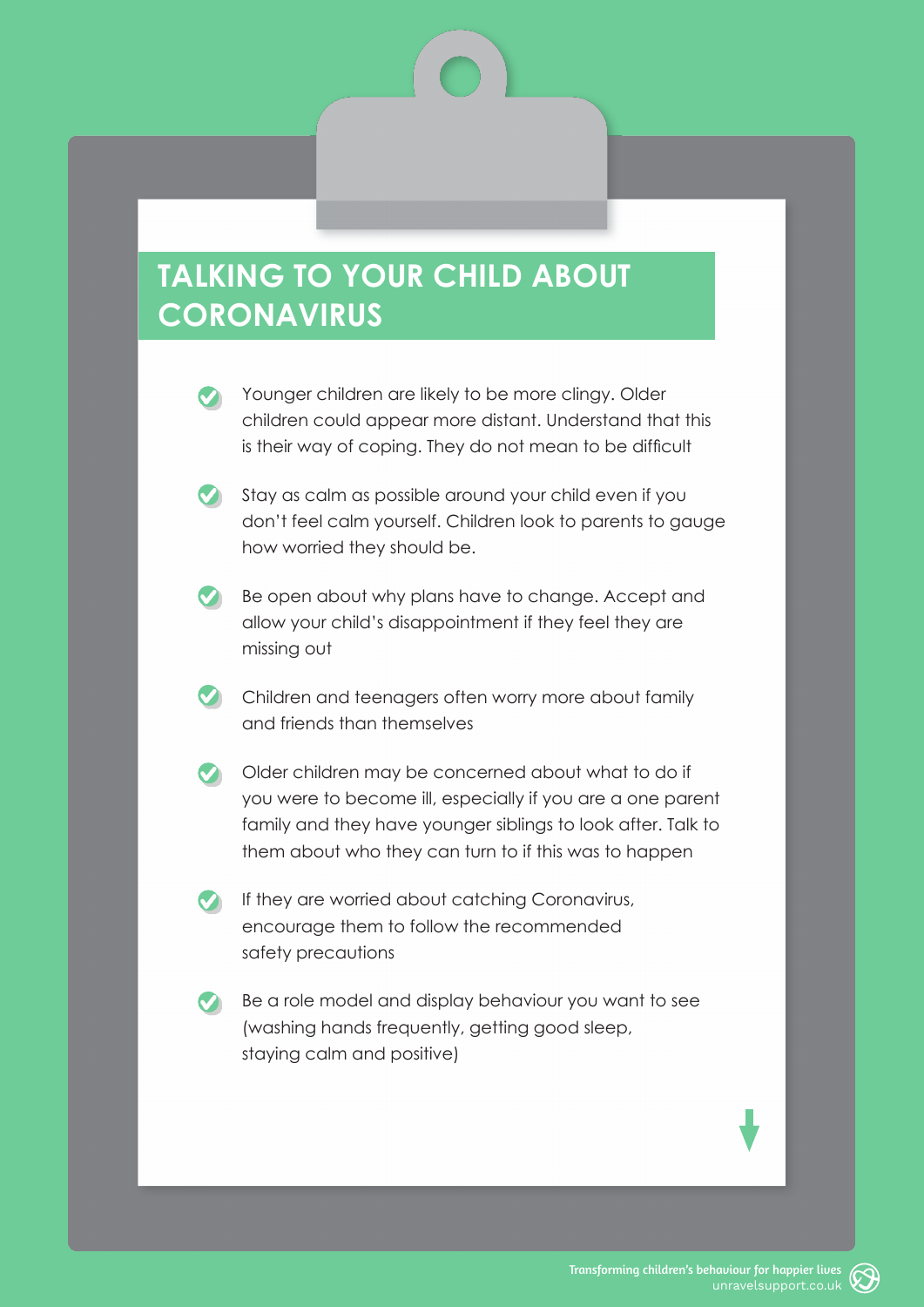- **V** Limit their exposure to the media coverage of Coronavirus whilst allowing them to stay informed. Try to steer them towards factual information from reliable sources rather than rumours, opinions and hearsay
- **Try not to let events around Coronavirus dominate your** discussions. Talk about other more positive subjects.
- When tragic events happen, remind children that these are still rare events
- Remind them of all the wonderful things that happen in the world that the news always doesn't report. Many people are recovering from coronavirus and genuine acts of kindness are being activated to unite us at a time when separation is being asked of us
- Reinforce all the brilliant professions and services that work so hard to keep us safe and look after us if we do get ill
- Go above and beyond with your role as caring and protective parents/carers so that your children feel as secure as possible within their changing world at this time
- Use this situation to educate children on the important habits we all need to be practising. A generation of children who learn to wash their hands properly will not only protect us from the coronavirus spread today, but also other illnesses that will spread easily amongst children when they are back in the playground